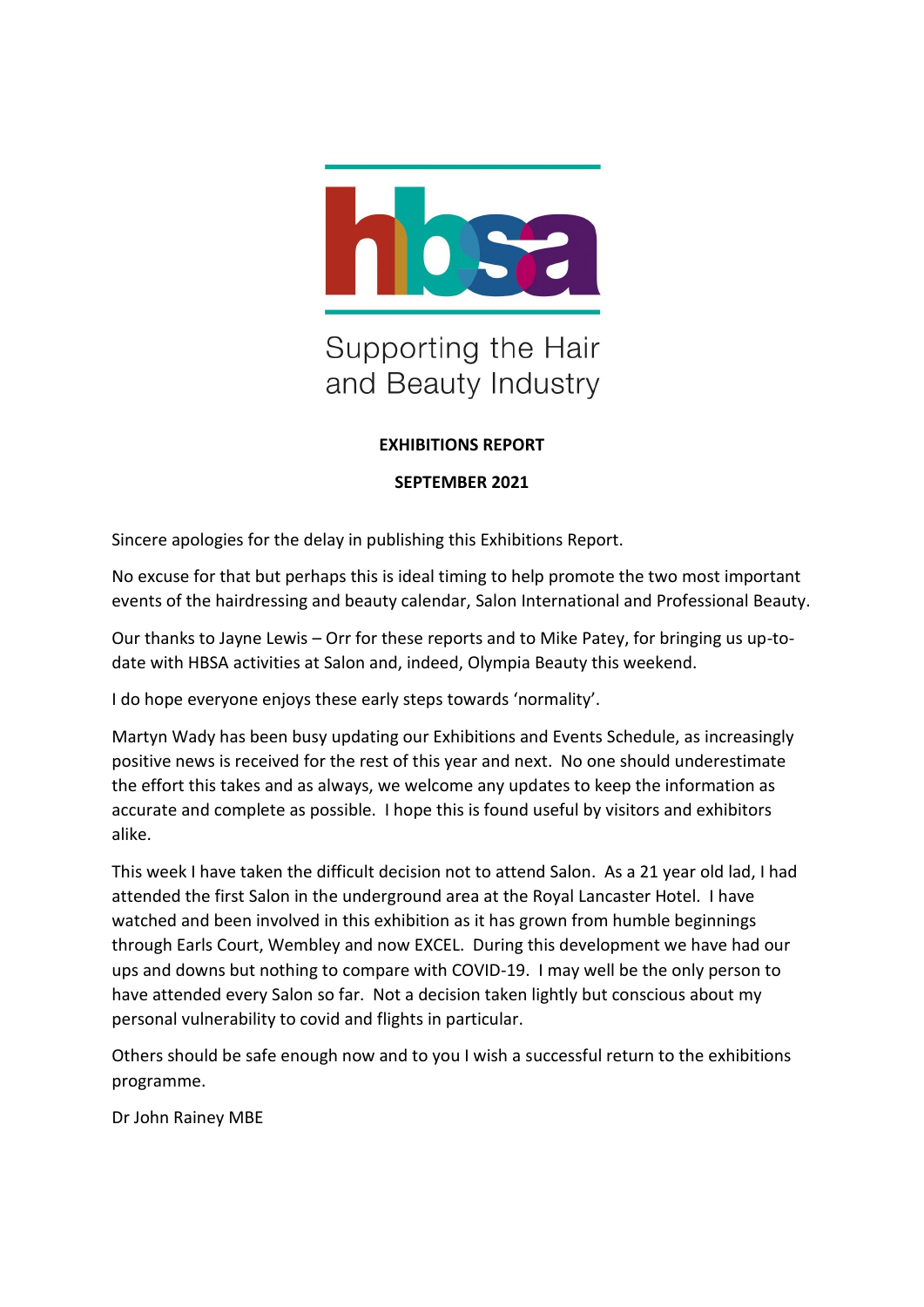

Excite the senses and reignite your passion for beauty at Olympia Beauty 2021!

**Olympia Beauty 2021 takes place on Sunday 3rd and Monday 4th October at Olympia London**



Olympia Beauty returns for its  $17<sup>th</sup>$  year this October. Olympia Beauty 2021 has been two years in the making, and because of this sees new features and partnerships that are set to excite and inspire you; the beauty professional.

# **Targeting Salon & Spa Owners?**

The first big announcement from the show came early this year, when the Olympia Beauty team partnered with the salon industry's mentoring and business community, Salonology.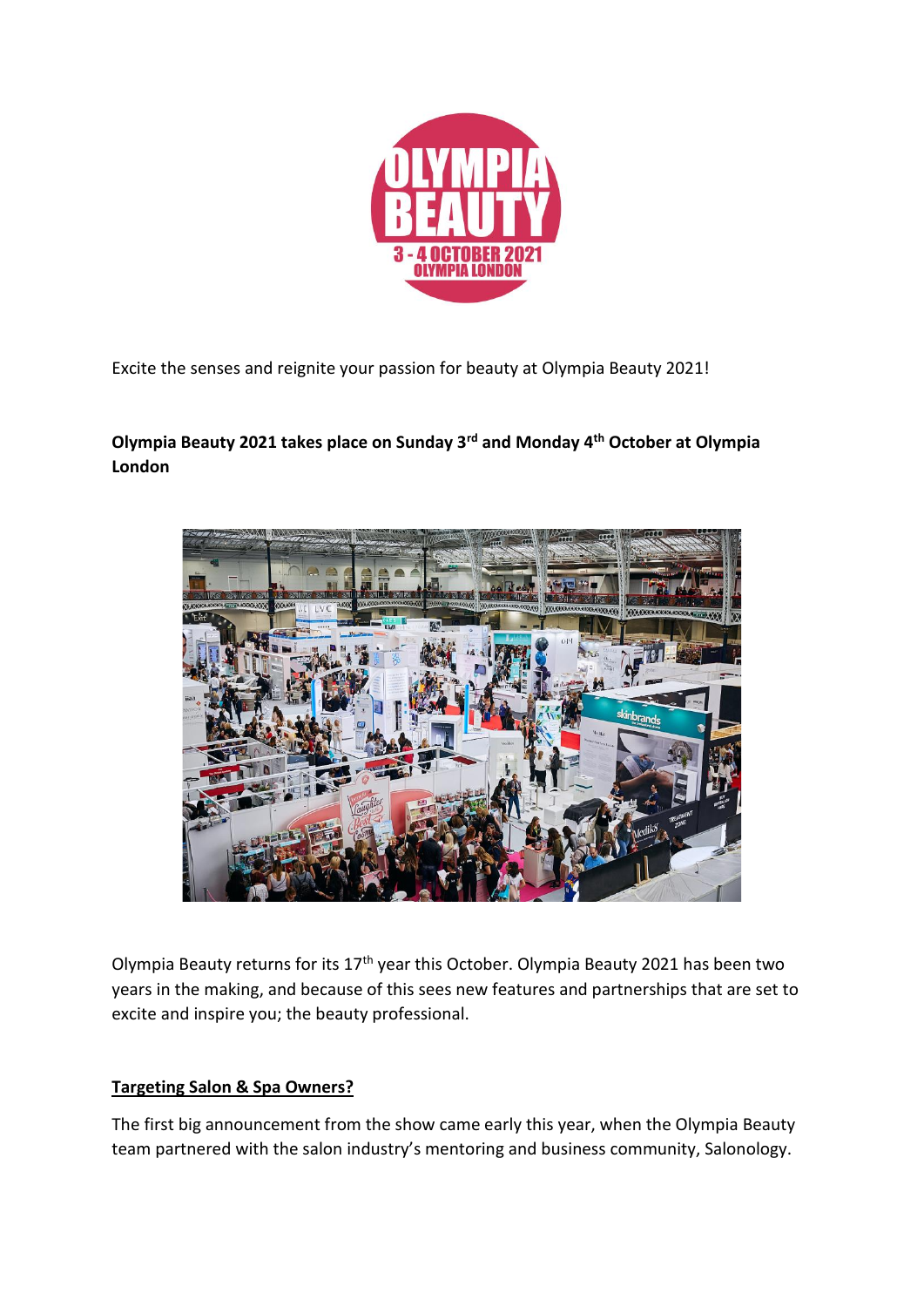The club now in its 5<sup>th</sup> year boasts over 5,500 members. Each Salon & Spa Owner application is personally vetted and approved/denied ensuring the quality of business owner from the beauty, hair & spa industry.

Salon & Spa members will be offered access to exclusive events including The Brand Discovery Sessions. These sessions will bring 10 brand owners and up to 200 salon owners together in a series of one-hour events over both days.

Launching for the first time an exclusive prosecco bar and hummus bar for members and other dedicated owner events taking place on stage, including the Snapshot Seminars, Real Salon Owner Stories, Mastermind Hot Seats and The Salonology Show Live.

## **Going Green**

Other exciting announcements from the Olympia Beauty show this year includes GREEN Beauty, a new and exclusive area for natural and organic brands, emphasising sustainability within our industry. As the beauty world returned to normality, a shift that has been taking place for a couple of years now became quite apparent and many consumers made a conscious move towards green, natural and organic beauty.

#### **Competitions & Education**

Olympia Beauty has training, standards and education as main pillars of the event, and delivered through our competitions – The Lash Games & National Massage Championships. These offer participants vital feedback from judges, the opportunity to learn from others and heighten their skills. This year, new partnerships and collaborations have meant that for the first time both competitions, will benefit from an educational programme, taking place on dedicated stages. These competition stages will feature live demonstrations, talks, seminars and panel discussions available to all visitors to the show.

#### **Education**

The Breakout Rooms also provide education in the form of workshops, training sessions and product discussions. Each session is designed and delivered by brands from across the varied beauty industry.

#### **HBSA Member Benefits**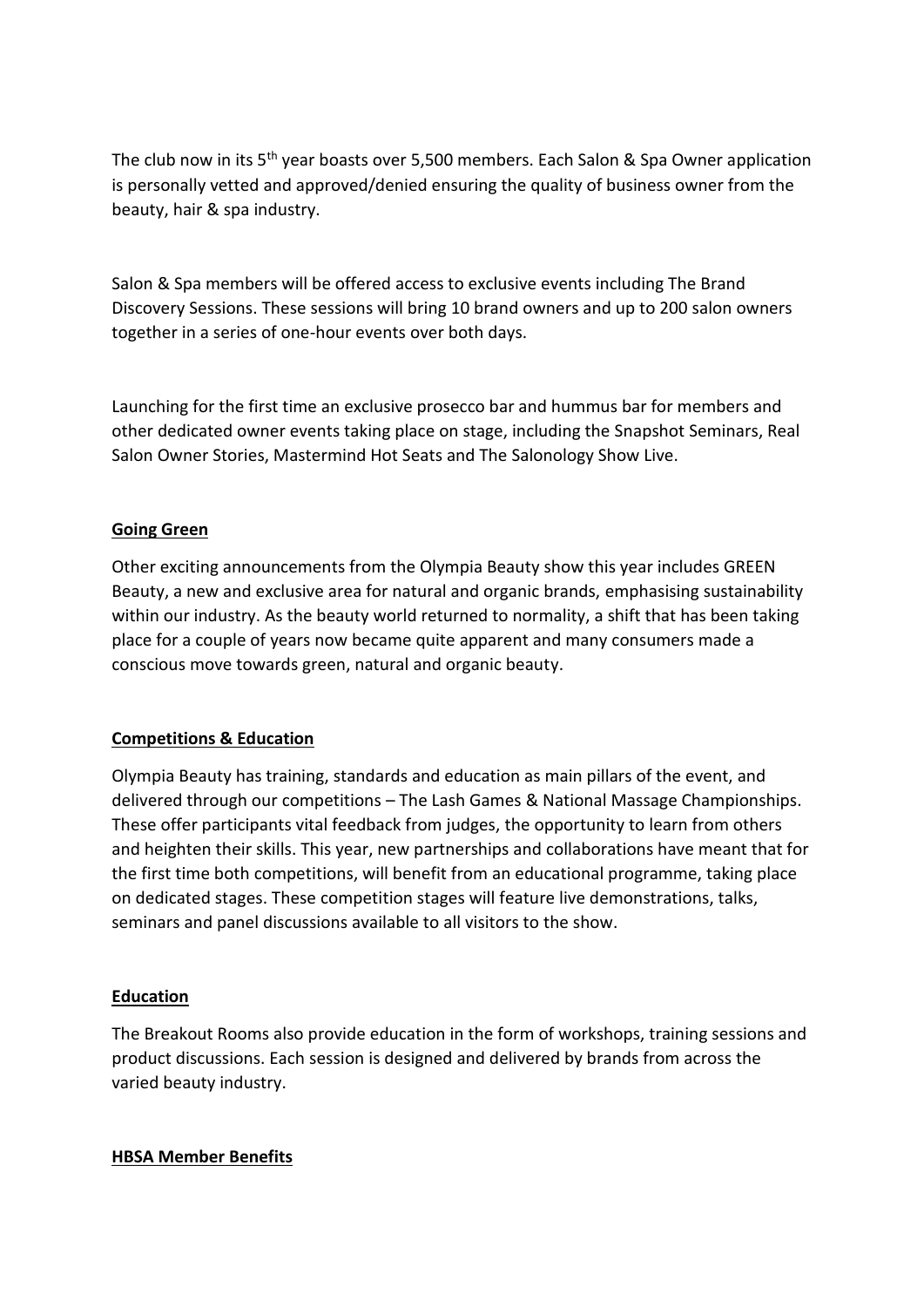To ensure you get a badge to come and visit the show any HBSA member that registers via this unique link [ENTRY BADGE & FREE PROSECCO FOR HBSA MEMBERS](https://eventdata.uk/Forms/Form.aspx?FormRef=OlyA0Visitor&TrackingCode=HBSA) will receive a free glass of prosecco to celebrate our amazing industry returning.

**MEMBERS DISCOUNT** - any HBSA members looking to be part of the show for 2022 will be offered a **10% early booking** discount valid until the **31st December 2021** on any stand space booked. For a 2022 floorplan, please email [ian.archbold@olympiabeauty.co.uk](mailto:ian.archbold@olympiabeauty.co.uk)

Visi[t www.olympiabeauty.co.uk](http://www.olympiabeauty.co.uk/) for the full run down of all the education and competition opportunities on offer.

In case you are unable to visit this year, be sure to add the 2022 dates to your diary **2-3 rd October 2022** when Olympia Beauty will return!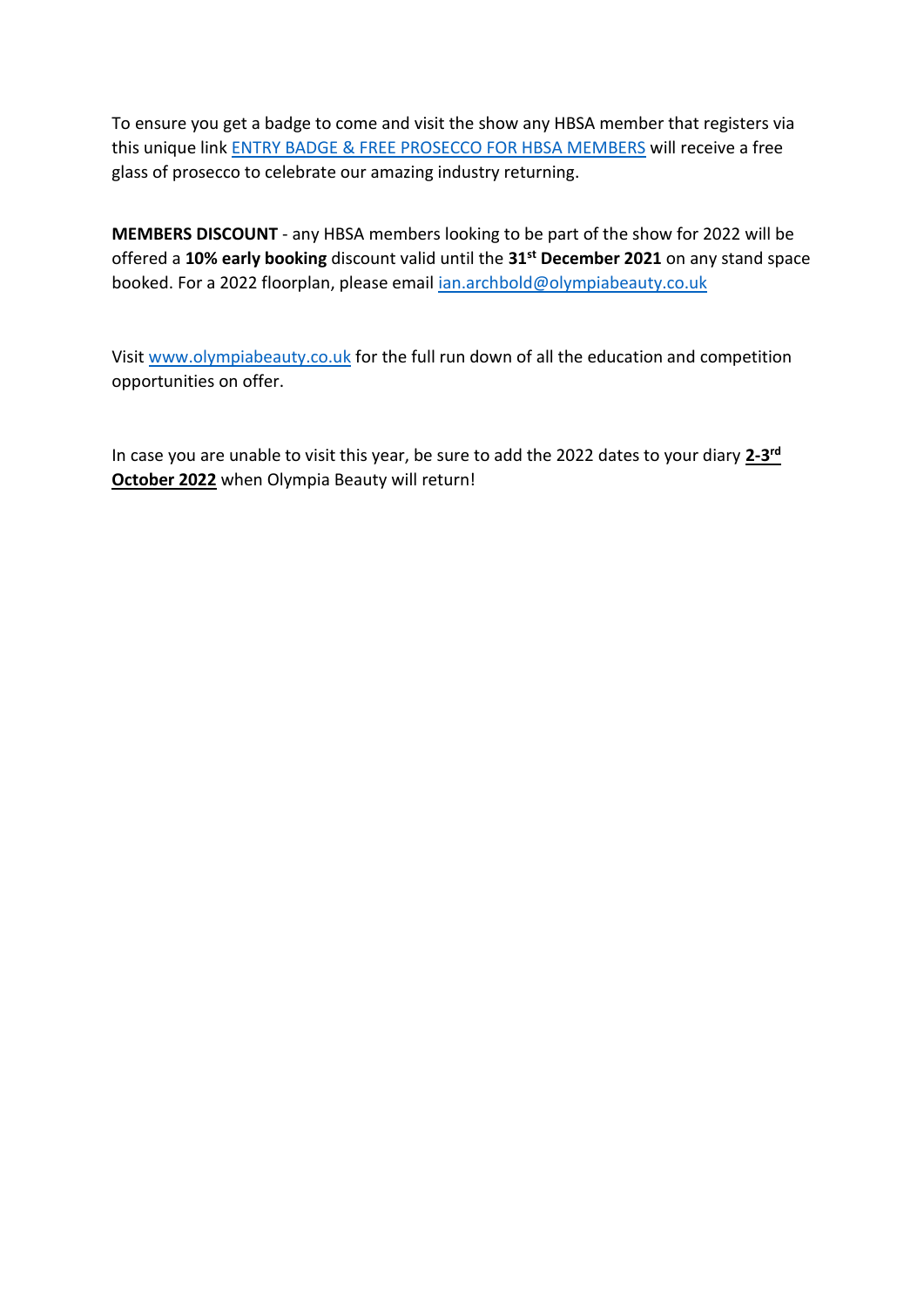

**HBSA Report September 2021**



**Salon International 16th – 18th October ExCeL London Professional Beauty 17th – 18th October ExCeL London**





In just over two weeks, Salon International will open its doors as the hairdressing industry reunites at ExCeL London. After what has been an incredibly challenging year for us all, we are looking forward to welcoming industry professionals back for great education across our four free stages, see fantastic brands and the best teams in Salon Seminars, and learn from some great business leaders at Business Live on the Sunday and Monday. Brands exhibiting include ghd, Salon Supplies, Crazy Color, Wahl, Schwarzkopf Professional, Sassoon Academy, Denman, Dyson, Artero, Andis and Manic Panic.

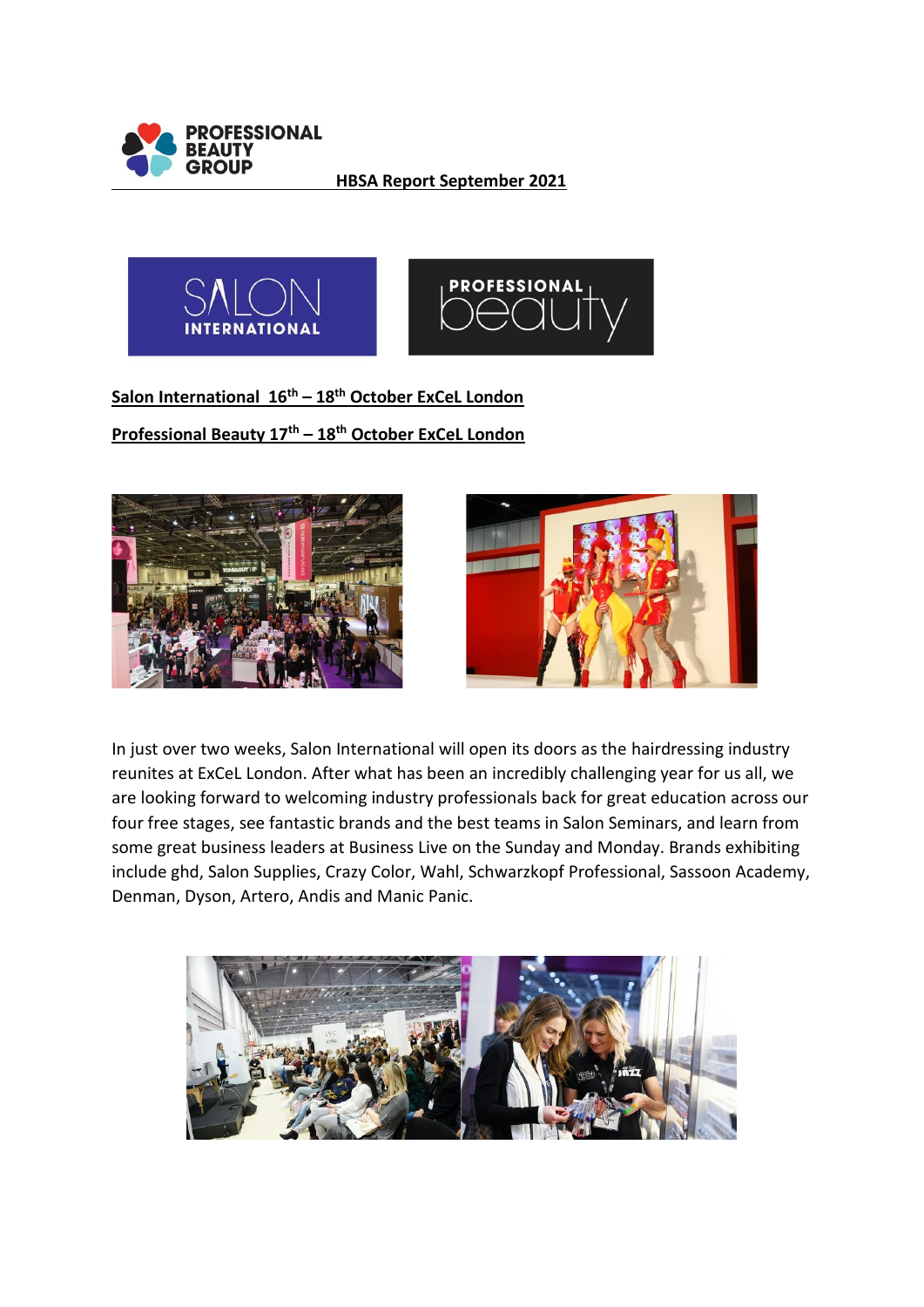Co-located at ExCeL London, Professional Beauty London will welcome over 250 exhibitors and host five free stages with the Nail Competitions in association with The Federation of Nail Professionals and make-up artist, Lan Nguyen-Grealis heading up the Make-up Competitions. Exhibitors will be showcasing new treatments and techniques and on-stand demonstrations will be plentiful. Brands exhibiting include CACI, JK Health & Beauty, Elemis, Dermalogica, IIAA and House of Famuir.

The shows are still sizeable enough to excite and inspire visitors attending, all of whom are looking forward to seeing what brands have to offer and to get face-to-face with friends and colleagues. In an industry that is built on relationships and human touch, ExCeL London will become the focal point to reunite and reconnect the UK hair and beauty industries.

We look forward to welcoming HBSA Members to a drink's reception on Saturday, 16<sup>th</sup> October in Salon International's Salon Owners Lounge 2 from 3.30pm – 5pm.

#### **Dates for your Diary**

Monday 4th October sees us celebrate the best business brains in the hairdressing industry at the British Hairdressing Business Awards at the Park Plaza, Westminster Bridge, with Sunday 17<sup>th</sup> October seeing beauty and spa professionals come together at The Brewery, London for the Professional Beauty and World Spa & Wellness Awards.

Celebrating the best creative names in the hairdressing industry globally, the British Hairdressing Awards sponsored by Schwarzkopf Professional will take place on Monday, 29th November at the Grosvenor House Hotel, A JW Marriott Hotel.

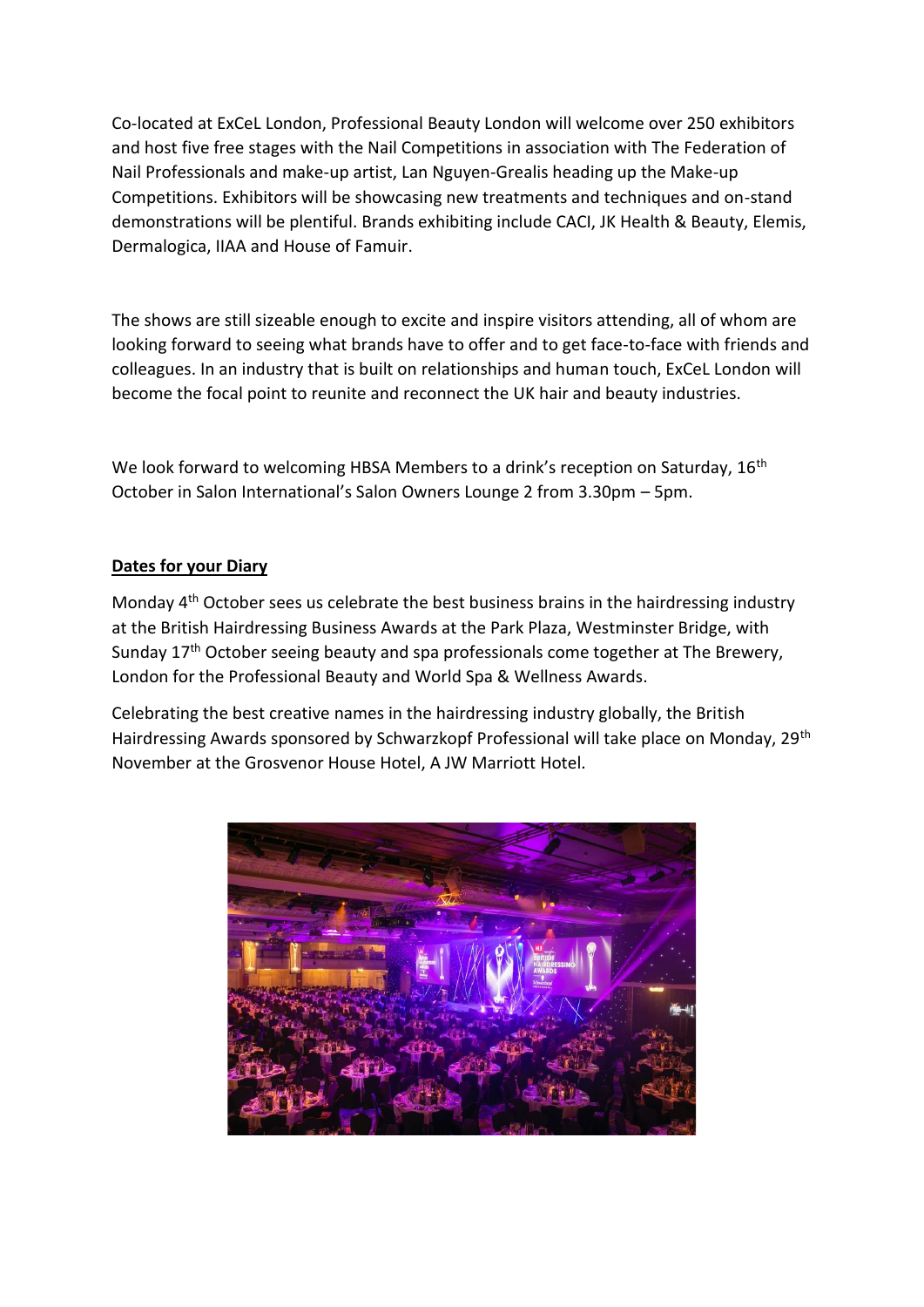

### **INVITATION: Saturday October 16th 2021**

Back for 2021, the HBSA will be hosting a dinner at the Yi Ban Chinese restaurant on Saturday 16<sup>th</sup> October which is just a five-minute walk from ExCeL London. The dinner is open to all HBSA members, exhibitors and their teams, and also visiting companies who are interested in finding out more about the HBSA.

We will be providing a fantastic meal followed by some great music with live 'karaoke' as an option for any budding singers out there. For anybody who came to the first event of this kind in 2019 it was a night not to be missed.



Having sold out last time around, please confirm your attendance at your earliest convenience to avoid disappointment.

This is a great opportunity to bring yourselves and your team along for a great night out. Tickets are just £41 + VAT per person.

For more information, please contact Mike Patey, HBSA by email [info@thehbsa.co.uk](mailto:info@thehbsa.co.uk) or call 0845 5193258.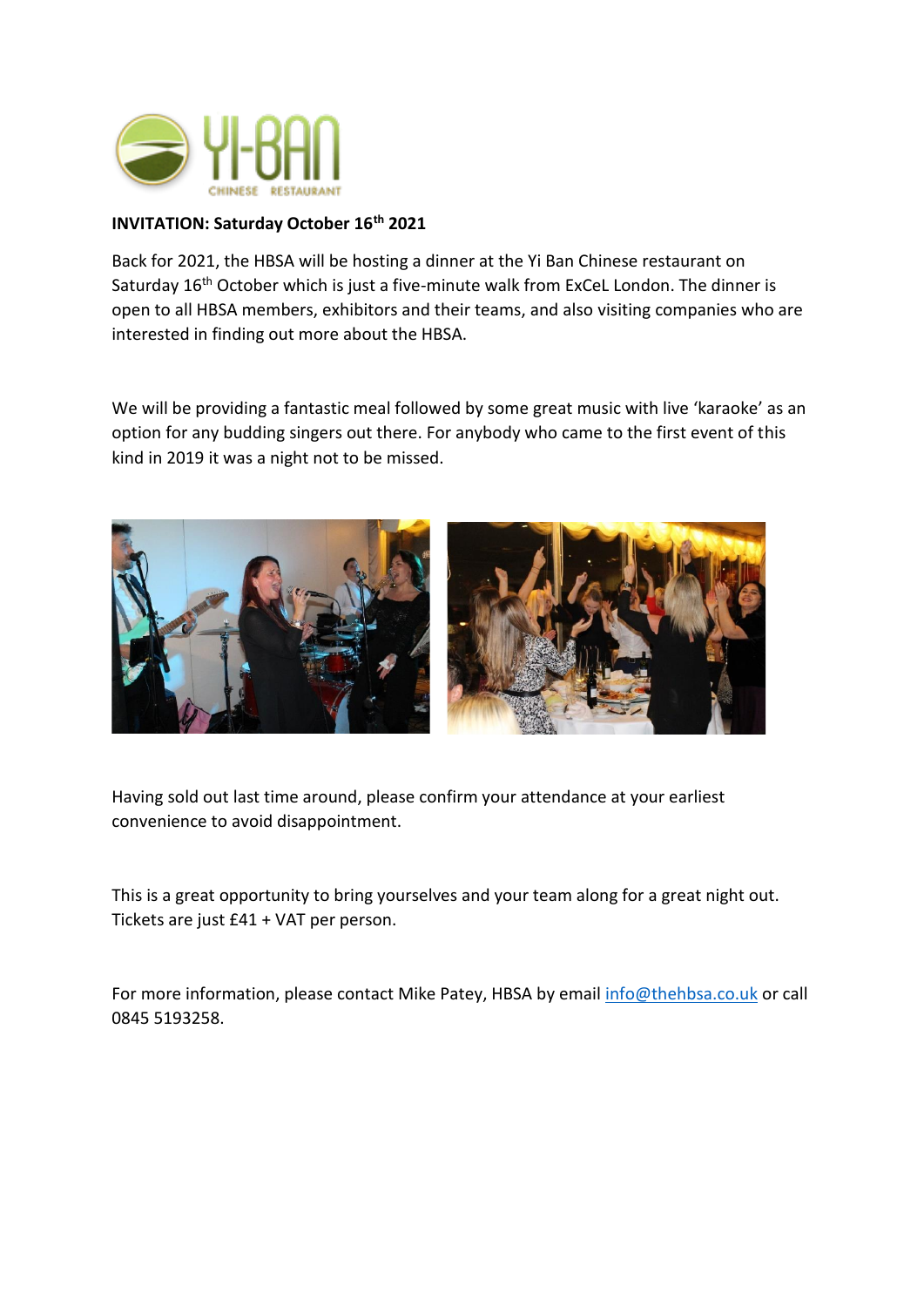



#### **Salon International Member Tickets**

As a member benefit, all HBSA members are entitled to two free tickets to Salon International and these are available on request. If you are part of the industry and want to keep up with the latest product launches, trends and to engage with both UK and overseas hairdressers, then this is arguably the best opportunity in the hairdressing calendar.

To request your 2 x free tickets please contact [info@thehbsa.co.uk](mailto:info@thehbsa.co.uk) and I will send you some unique codes for registering your one-day tickets.

For further information about Salon International please visit [www.salonshow.co.uk](http://www.salonshow.co.uk/)

#### **HBSA Drinks Party, Saturday 16th October**

The HBSA will be holding a drinks party for members on the exhibition floor on Saturday October 16th between 3.30-5.00pm.

The drinks party will be held in the **Salon Owners Lounge 2** on the exhibition floor.



All members are invited, and this is a great networking opportunity to meet up with other members and friends from the industry.

For further information please contact [info@thehbsa.co.uk](mailto:info@thehbsa.co.uk)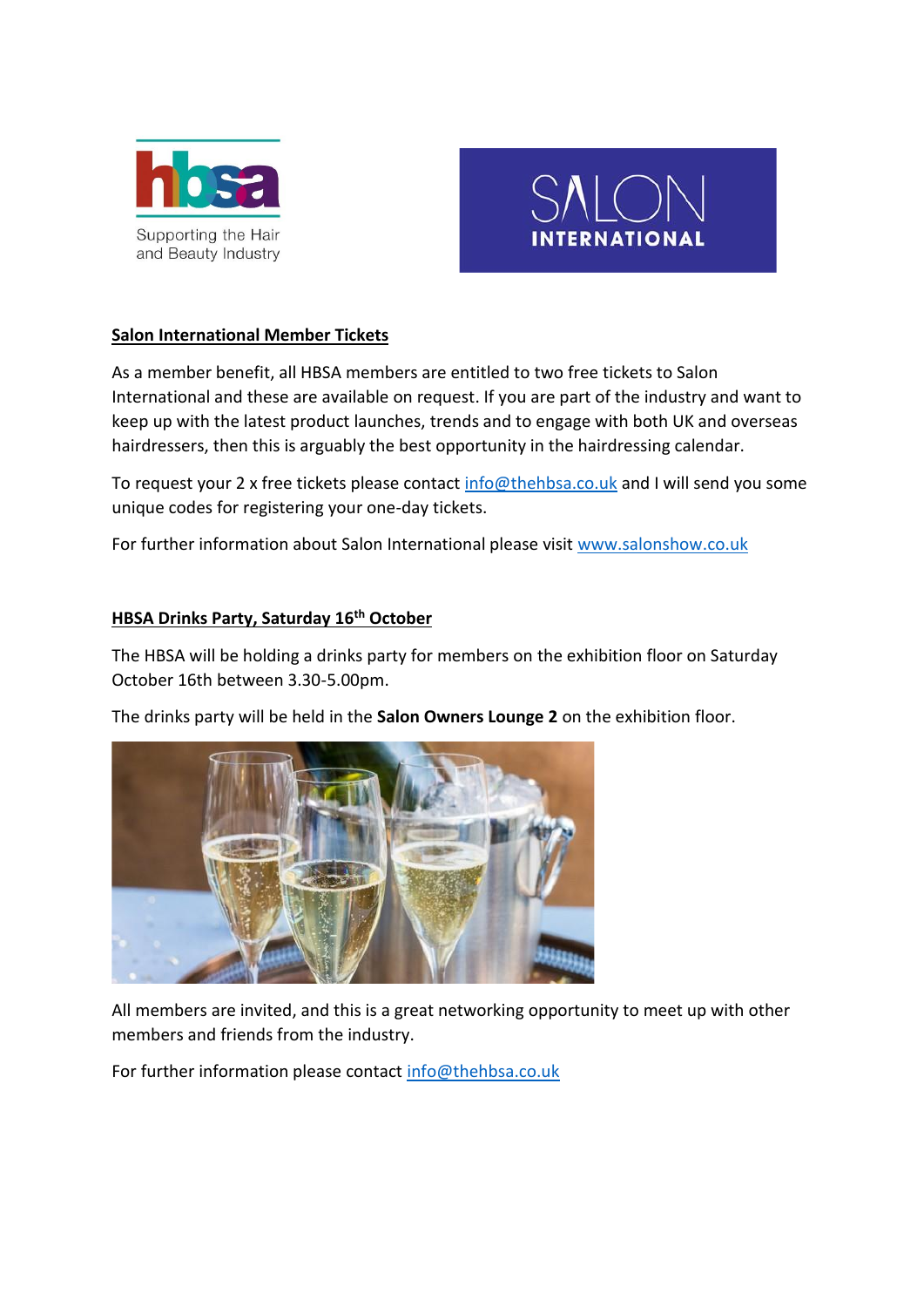# **Exhibitions Lists**

*\*The exhibitions lists are subject to change due to the affect of the pandemic.* 

# **2021 EU Exhibitions List**

| <b>DATE</b> | <b>EVENT</b>                       | <b>COUNTRY</b>     | <b>CITY</b>   | <b>DAYS</b>    | <b>WEBSITE</b>                                                              |
|-------------|------------------------------------|--------------------|---------------|----------------|-----------------------------------------------------------------------------|
|             |                                    |                    | Olympia,      |                |                                                                             |
| 03/10/21    | <b>Olympia Beauty Show</b>         | <b>UK</b>          | London        | $\overline{2}$ | http://www.olympiabeauty.co.uk/                                             |
|             | <b>British Hairdressing</b>        |                    |               |                |                                                                             |
| 04/10/21    | <b>Business Awards</b>             | <b>UK</b>          | London        | $\mathbf{1}$   |                                                                             |
| 16/10/21    | <b>Salon International</b>         | <b>UK</b>          | London        | 3              | www.salonexhibitions.co.uk                                                  |
| 17/10/21    | <b>Professional Beauty London</b>  | <b>UK</b>          | London        | $\overline{2}$ | https://professionalbeauty.co.uk/e/London/site/Home                         |
| 17/10/21    | <b>Professional Beauty Awards</b>  | <b>UK</b>          | London        | $\mathbf{1}$   | https://professionalbeauty.co.uk/e/London/site/Home                         |
| 22/10/21    | <b>Salon Look</b>                  | <b>Spain</b>       | Madrid        | 3              | http://www.ifema.es/salonlook 06/Informacion general/Presentacion/index.htm |
| 06/11/21    | <b>Aesthetic Medicine Ireland</b>  | <b>Ireland</b>     | <b>Dublin</b> | $\mathbf{1}$   | https://aestheticmed.co.uk/e/amireland/site/home                            |
| 08/11/21    | HJ Live Ireland (RDS Dublin)       | <b>Ireland</b>     | Dublin        | $\mathbf{2}$   | www.salonexhibitions.co.uk                                                  |
| 21/11/21    | <b>Salon Beaute Selection</b>      | <b>France</b>      | Lyon          | $\overline{2}$ | http://www.beauteselection.com                                              |
| 29/11/21    | <b>British Hairdressing Awards</b> | UK                 | London        | 1              |                                                                             |
| 11/03/22    | Cosmoprof                          | <b>Italy</b>       | Bologna       | 4              | www.cosmoprof.com                                                           |
| 22/05/22    | <b>Beauty UKHair/Barber UK</b>     | <b>UK</b>          | Coventry      | $\overline{2}$ | http://www.beautyukshow.com                                                 |
| 12/06/22    | <b>Hair X Perience</b>             | <b>Netherlands</b> | Gorinchem     | $\overline{2}$ | https://www.hair-xperience.nl                                               |
| 12/06/22    | <b>Barber Connect</b>              | <b>UK</b>          | Telford       | $\overline{2}$ | http://barberconnect.co.uk                                                  |
| 10/09/22    | <b>MCB</b>                         | <b>France</b>      | Paris         | 5              | https://www.mcbbybeauteselection.com/en/home/                               |
|             |                                    |                    | Olympia,      |                |                                                                             |
| 02/10/22    | <b>Olympia Beauty Show</b>         | UK                 | London        | $\overline{2}$ | http://www.olympiabeauty.co.uk/                                             |
| 09/10/22    | <b>The Hair Project</b>            | <b>Belgium</b>     | Belgium       | $\overline{2}$ | http://www.thehairproject.eu/                                               |
| 06/11/22    | <b>Professional Beauty Ireland</b> | <b>Ireland</b>     | <b>RDS</b>    | $\overline{2}$ | https://professionalbeauty.co.uk/e/Ireland/site/Home                        |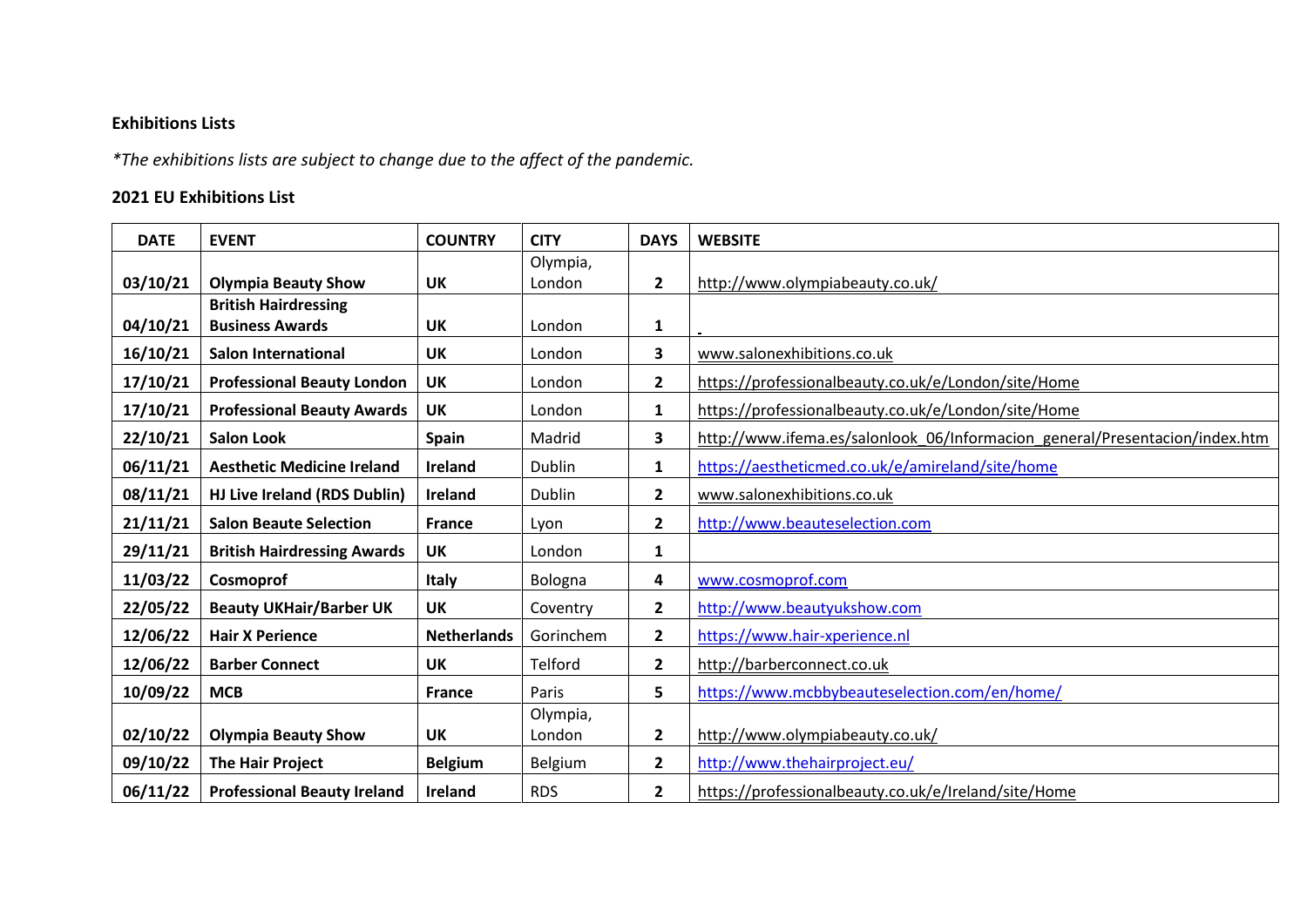## **2021 International Exhibitions List**

| <b>DATE</b> | <b>EVENT</b>                 | <b>COUNTRY</b>      | <b>CITY</b>        | <b>DAYS</b>             | <b>WEBSITE</b>                                                              |
|-------------|------------------------------|---------------------|--------------------|-------------------------|-----------------------------------------------------------------------------|
| 01/10/21    | Cosmobeaute                  | <b>Maylasia</b>     | Kuala Lumpur       | $\overline{\mathbf{3}}$ | https://www.cosmobeauteasia.com/indonesia/                                  |
|             |                              |                     | Olympia,           |                         |                                                                             |
| 03/10/21    | <b>Olympia Beauty Show</b>   | <b>UK</b>           | London             | $\overline{2}$          | http://www.olympiabeauty.co.uk/                                             |
|             | <b>British Hairdressing</b>  |                     |                    |                         |                                                                             |
| 04/10/21    | <b>Business Awards</b>       | <b>UK</b>           | London             | 1                       |                                                                             |
|             | <b>Beautyworld Middle</b>    |                     |                    |                         |                                                                             |
| 05/10/21    | East                         | <b>UAE</b>          | Dubai              | 3                       | http://www.beautyworldme.com/frankfurt/51/for-exhibitors/welcome.aspx       |
| 16/10/21    | <b>Salon International</b>   | <b>UK</b>           | London             | $\overline{\mathbf{3}}$ | www.salonexhibitions.co.uk                                                  |
| 17/10/21    | <b>Premiere Orlando</b>      | <b>USA</b>          | Florida            | 3                       | http://www.premiereorlandoshow.biz/                                         |
|             | <b>Professional Beauty</b>   |                     |                    |                         |                                                                             |
| 17/10/21    | London                       | <b>UK</b>           | London             | $\overline{2}$          | https://professionalbeauty.co.uk/e/London/site/Home                         |
|             | <b>Professional Beauty</b>   |                     |                    |                         |                                                                             |
| 17/10/21    | <b>Awards</b>                | <b>UK</b>           | London             | $\mathbf{1}$            | https://professionalbeauty.co.uk/e/London/site/Home                         |
|             | <b>Beauty World Japan</b>    |                     |                    |                         |                                                                             |
| 18/10/21    | Osaka                        | Japan               | Osaka              | $\overline{\mathbf{3}}$ | https://beautyworldjapan.jp.messefrankfurt.com/japan/en.html                |
| 22/10/21    | <b>Salon Look</b>            | <b>Spain</b>        | Madrid             | 3                       | http://www.ifema.es/salonlook_06/Informacion_general/Presentacion/index.htm |
|             | <b>AMWC (Aesthetic &amp;</b> |                     |                    |                         | https://www.euromedicom.com/amwc-china/en/about/about-amwc-china-           |
| 22/10/21    | <b>Anti-Aging Medicine)</b>  | China               | Chegdu             | 3                       | 2021.html                                                                   |
|             | <b>Professional Beauty</b>   |                     |                    |                         |                                                                             |
| 24/10/21    | Joburg                       | <b>South Africa</b> | Johannesburg       | $\overline{2}$          | https://www.probeauty.co.za/copy-of-conference-and-expo                     |
| 24/10/21    | <b>Salon Africa</b>          | <b>South Africa</b> | Johannesburg       | $\overline{2}$          | probeauty.co.za                                                             |
| 26/10/21    | <b>Expo Beuaty Show</b>      | <b>Mexico</b>       | <b>Mexico City</b> | $\overline{2}$          | https://www.expobeautyshow.com/en-us.html                                   |
| 27/10/21    | Cosmobeaute                  | Indonisia           | Jakarta            | 3                       | https://www.cosmobeauteasia.com/indonesia/                                  |
| 27/10/21    | Intercharm Professional      | <b>Russia</b>       | Moscow             | 3                       | http://www.intercharm.ru/en/                                                |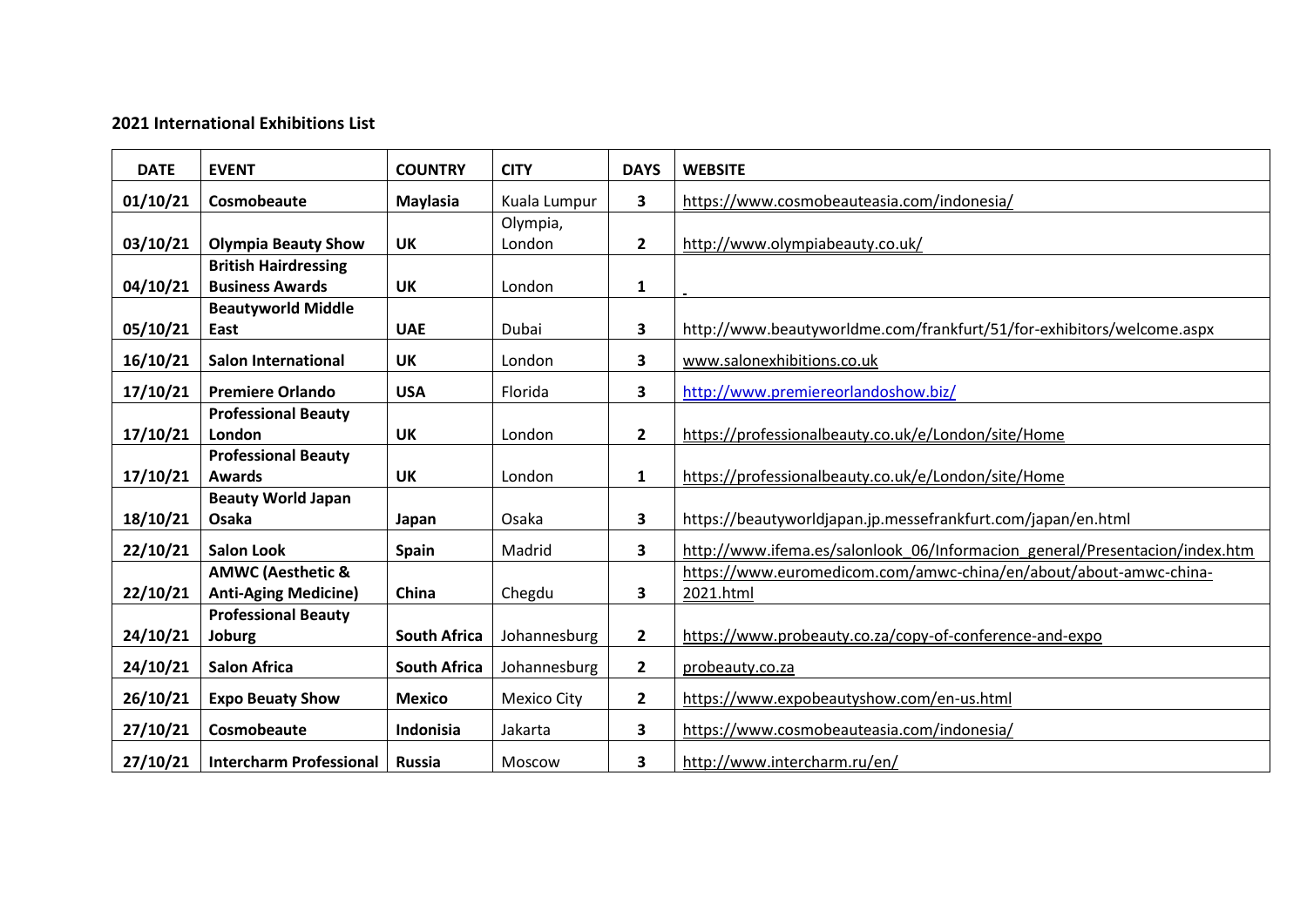|          | <b>Aesthetic Medicine</b>     |                    |             |                |                                                              |
|----------|-------------------------------|--------------------|-------------|----------------|--------------------------------------------------------------|
| 06/11/21 | <b>Ireland</b>                | Ireland            | Dublin      | $\mathbf{1}$   | https://aestheticmed.co.uk/e/amireland/site/home             |
|          | <b>South China Beauty</b>     |                    |             |                |                                                              |
| 08/11/21 | <b>Expo</b>                   | China              | Shenzhen    | 3              | www.southchinabeautyexpo.com                                 |
|          | <b>HJ Live Ireland (RDS</b>   |                    |             |                |                                                              |
| 08/11/21 | Dublin)                       | Ireland            | Dublin      | $\mathbf{2}$   | www.salonexhibitions.co.uk                                   |
| 20/11/21 | <b>Beauty Fair</b>            | <b>Brazil</b>      | São Paulo   | 3              | www.beautyfair.com.br                                        |
| 21/11/21 | <b>Salon Beaute Selection</b> | <b>France</b>      | Lyon        | $\mathbf{2}$   | http://www.beauteselection.com                               |
| 24/11/21 | <b>Indobeauty Expo</b>        | Indonisia          | Indonesia   | 3              | https://indobeautyexpo.com                                   |
|          | <b>British Hairdressing</b>   |                    |             |                |                                                              |
| 29/11/21 | <b>Awards</b>                 | <b>UK</b>          | London      | $\mathbf{1}$   |                                                              |
|          |                               |                    | Ho Chi Minh |                |                                                              |
| 21/12/21 | Cosmobeaute                   | Vietnam            | City        | 3              | http://www.cosmobeauteasia.com                               |
|          | <b>Beauty World Japan</b>     |                    |             |                |                                                              |
| 07/02/22 | Fukuoka                       | Japan              | Fukuoka     | $\mathbf{2}$   | https://beautyworldjapan.jp.messefrankfurt.com/japan/en.html |
|          | <b>Professional Beauty</b>    |                    |             |                |                                                              |
| 06/03/22 | <b>Dubai</b>                  | <b>UAE</b>         | Dubai       | $\mathbf{2}$   | https://professionalbeauty.ae                                |
| 11/03/22 | Cosmoprof                     | <b>Italy</b>       | Bologna     | 4              | www.cosmoprof.com                                            |
| 13/03/22 | <b>IBS</b>                    | <b>USA</b>         | <b>NY</b>   | 3              | www.ibsnewyork.com                                           |
| 09/04/22 | <b>America's Beauty Show</b>  | <b>USA</b>         | Chicago     | 3              | https://www.americasbeautyshow.com/pages/abs                 |
| 12/05/22 | <b>China Beauty Expo</b>      | China              | Shanghai    | 3              | http://en.chinabeautyexpo.com                                |
|          | <b>Beauty World Japan</b>     |                    |             |                |                                                              |
| 18/05/22 | <b>Tokyo</b>                  | Japan              | Tokyo       | 3              | https://beautyworldjapan.jp.messefrankfurt.com/japan/en.html |
|          | <b>Beauty UKHair/Barber</b>   |                    |             |                |                                                              |
| 22/05/22 | UK                            | <b>UK</b>          | Coventry    | $\overline{2}$ | http://www.beautyukshow.com                                  |
| 12/06/22 | <b>Hair X Perience</b>        | <b>Netherlands</b> | Gorinchem   | $\overline{2}$ | https://www.hair-xperience.nl                                |
| 12/06/22 | <b>Barber Connect</b>         | <b>UK</b>          | Telford     | $\overline{2}$ | http://barberconnect.co.uk                                   |